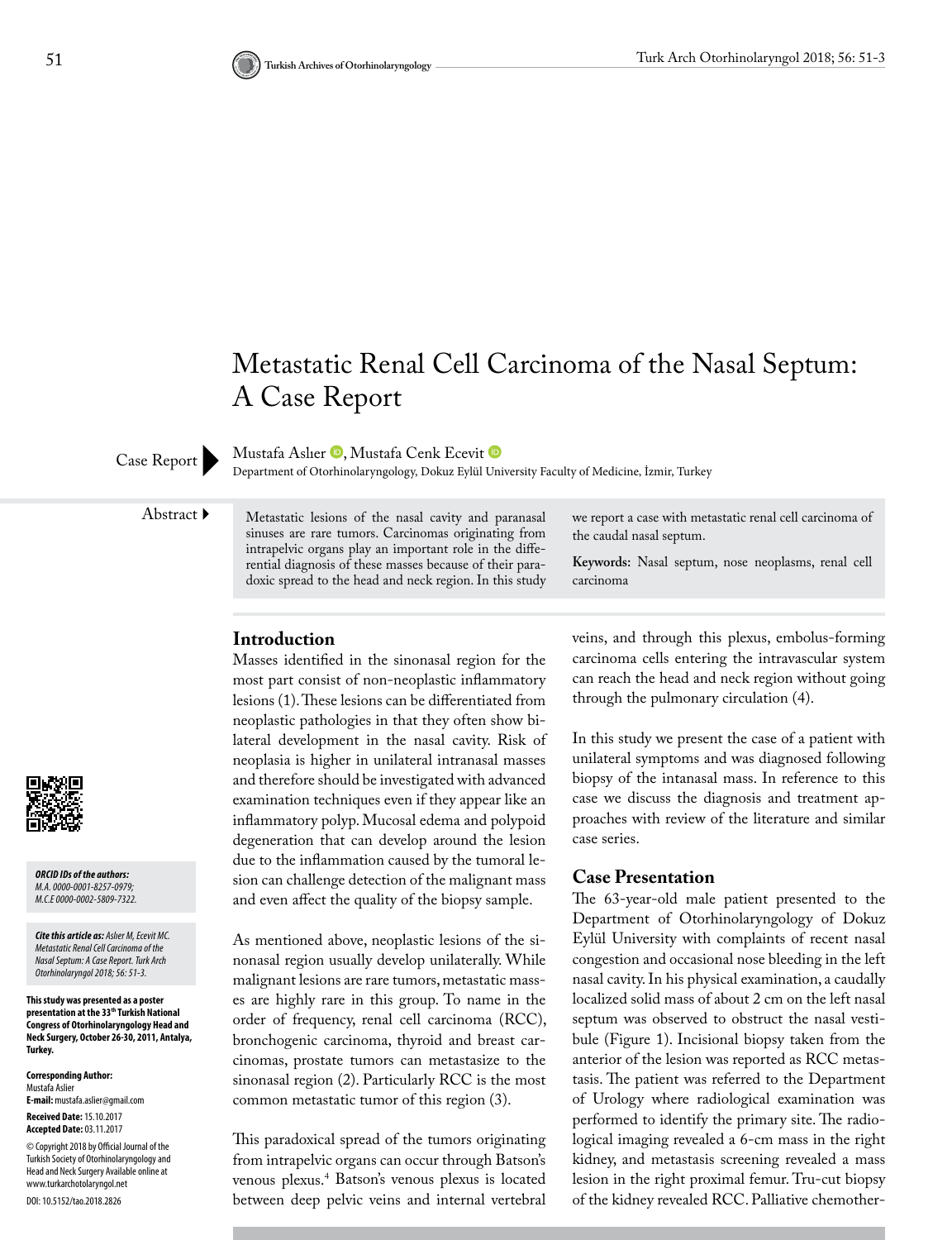

Figure 1. Renal cell carcinoma metastasis developed in the caudal portion of nasal septum

apy was planned, and the patient was referred to the Department of Medical Oncology. At this stage informed written consent was obtained from the patient for an scientific publication.

Given the advanced-stage of the patient's metastatic condition, curative intervention was not performed for treating the intranasal mass. Chemotherapy protocol was implemented by the Department of Medical Oncology. The patient did not respond to the treatment and passed away at the end of first month due to multiple organ failure caused by disseminated disease.

## **Discussion**

A majority of intranasal masses consist of nasal polyps caused by chronic inflammation (1). Nasal polyps can be identified easily since they develop bilaterally, and biopsy is often not necessary before the treatment. Unilateral masses identified in the sinonasal region, however, should necessarily be investigated for non-inflammatory pathologies. Prioritizing imaging will be suitable to that end. With imaging techniques, masses such as encephalocele or meningocele that extend intracranially can be differentially diagnosed, and biopsy procedures that can lead to catastrophic outcomes can be avoided. Malignancy probability is high in the presence of a unilateral, solid mass which is identified to have invaded the surrounding structures or caused bone destruction. In such cases tissue sample should be obtained as soon as possible for histopathological diagnosis.

The most significant group of malignant lesions of the sinonasal region consists of primary tumors. Most common tumors of this group include epidermoid carcinoma, and less commonly tumors originating from minor salivary gland neoplasia, malignant melanoma and olfactory mucosa (1, 5). Metastatic tumors are quite rare and macroscopically difficult to discriminate from a primary tumor. The mass can be identified as metastatic after histopathological examination of the tissue sample. Malignancies metastasizing to the sinonasal region include, in the order of frequency, RCC, bronchogenic carcinoma, thyroid and breast carcinomas, and prostate tumors (2). Of these metastatic masses, tumors originating from intrapelvic organs are significant due to their ability to paradoxically spread to the head and neck region.

Between the deep pelvic veins that drain the urinary system and the prostate, and the internal vertebral veins lies a collateral circulation system. This vascular collateral system was Described by Oscar Vivian Batson in 1940 and named after him as Batson's Venous Plexus (4). Through this plexus, tumors that originate from organs such as the urinary system, the prostate or the rectum can metastasize to the head and neck region without entering the pulmonary circulation (4, 6, 7). Likewise, RCC is a type of tumor that can metastasize to the head and the neck with this mechanism (8, 9). There are RCC cases reported in the literature with isolated metastasis to the highly vascularized regions of the head and neck, i.e., the nasal cavity and the paranasal sinuses (3, 9). Some of these cases were diagnosed based on biopsies taken from intranasal masses.

In this study, search was conducted in PubMed using the MeSH keywords 'Renal Cell Carcinoma' and 'Head and Neck Neoplasms' to assess the RCC cases with metastases to the head and neck region. A total of 73 articles published between 1956 to 2016 about 111 cases were accessed. Review of the cases reported in these studies showed that RCC could metastasize to almost any region of the head and neck, however, was more frequently seen in the sinonasal region (20 cases), in the cervical lymph nodes (17 cases), the skin (12 cases), the tongue (10 cases), the parotid gland (9 cases) and the thyroid glands (7 cases). The result of this review showed that metastases to the head and neck region in the reported RCC cases most commonly developed in the sinonasal region. In the presented case, metastatic focus was also in the sinonasal region.

With regard to the oncologic behavior of the RCC, it is known to be an aggressive tumor that disseminates hematogenously. Metastasis develops in 33% of the patients and the rate of 2-year survival is 10 to 20%.<sup>10</sup> In early-stage cases that fall into the low-risk group, survival time has been shown to increase with metastasectomy. Therefore, metastatic screening should be the first procedure to be performed after diagnosis. Isolated metastases identified as a result of screening indicate curative treatment (10). Palliative treatment options should be used in cases presenting with disseminated disease.

As mentioned above, metastatic screening should be prioritized in cases identified to have RCC metastasis to the head and neck region. This will help to avoid extensive surgeries that have not been shown to contribute to patient survival in cases with disseminated disease. In cases with isolated metastasis to the head and neck region, however, primary surgical treatment together with curative treatment of the metastatic focus should be planned. Surgical options can be used in operable cases of isolated head and neck metastases and radiotherapy options in cases with an inoperable focus (7, 10). It is important to note